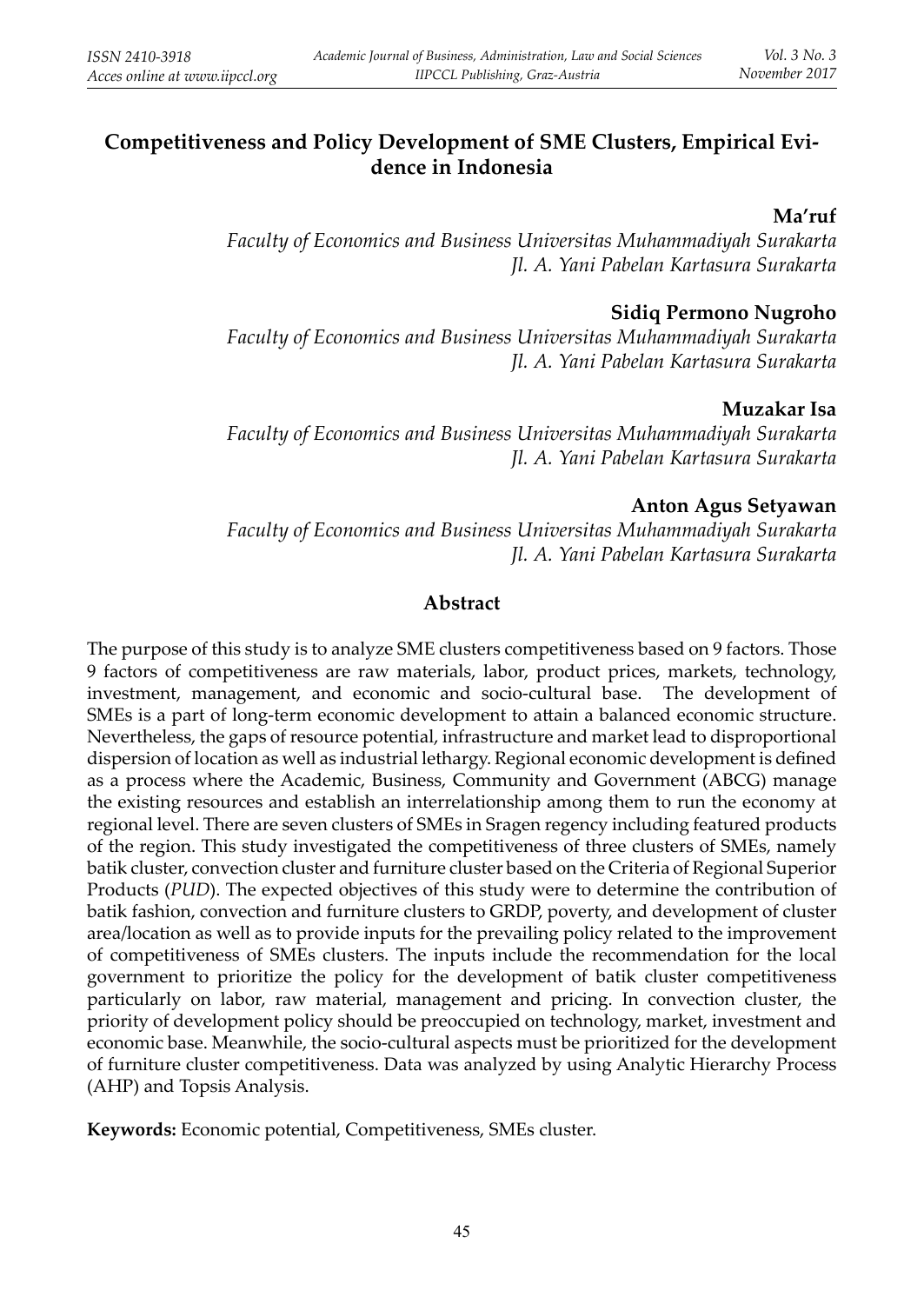#### **Introduction**

The development of SMEs in Indonesia frequently encounters various obstacles and issues leading to their low competitiveness to imported products. The major issues include limited infrastructure and access, license and bureaucracy-related problems, and high rate levies. Those problems undeniably obstruct the development of SMEs. Despite their ability to survive amid the global crisis, yet they have to face very complicated constraints. The problems might not directly affected by the global crisis, however, SMEs have to deal with protracted domestic problems such as wage, employment, levies, corruption and other related setbacks.

To illustrate the competitiveness level of SMEs, there are several factors that should be recognized including the educational background of owners and workers of SMEs, the skills and entrepreneurship level, the access to financial resources, the access to business development agencies, external factors such as licensing and transaction costs, and others. While the parameters for competitiveness of SMEs are very diverse, the identification should involve three characteristics of potential, process, and performance (Tambunan, 2008).

Kuah (2002) explains that SME should operate their business in clusters since they have limited resources. Lamprinopoulou and Tregear (2011) suggest that SME should build business network to overcome their limitation of resources. SME cluster is a form of business network. Karaev *et al*.,(2007) found that business network in SME cluster could be the source of competitiveness for this business organization. Lamprinopoulou and Tregear (2011) propose that in a cluster SME could make a specialization of their competence and then contributes to their network. There are two implications of this processes, First, SME could develop their core business and competence. Second, in the same time, SME could differentiate their product for different market with low cost strategy, since they could share investments with other member of the clusters. In Indonesia, formation of SME cluster is an important policy for many local governments (Tambunan, 2008). Local governments in Indonesia interested in creating centre of economic growth in certain area. SME cluster considered as an appropriate policy to achieve high local economic growth (Tambunan, 2003).

This study analyzes the competitiveness of SMEs clusters, namely Batik cluster, Convection cluster, and Furniture ciluster in Sragen regency. We conduct assessment of competitiveness factors in SME to develop industrial policy for the cluster. This research aimed to determine the priority of policy regarding with the development of SMEs clusters. We propose model of Analytical Hierarchy Process (AHP) in this study to determine priorities in SME cluster development. Our AHP model based on Korpela *et al*., (2003) priorities model.

#### **Literature review**

#### **The SMEs Clusters**

The key characteristics of clusters or industrial districts according to Schmitz and Musyck (1993) are: (1) dominated by small industry engaged in the same sector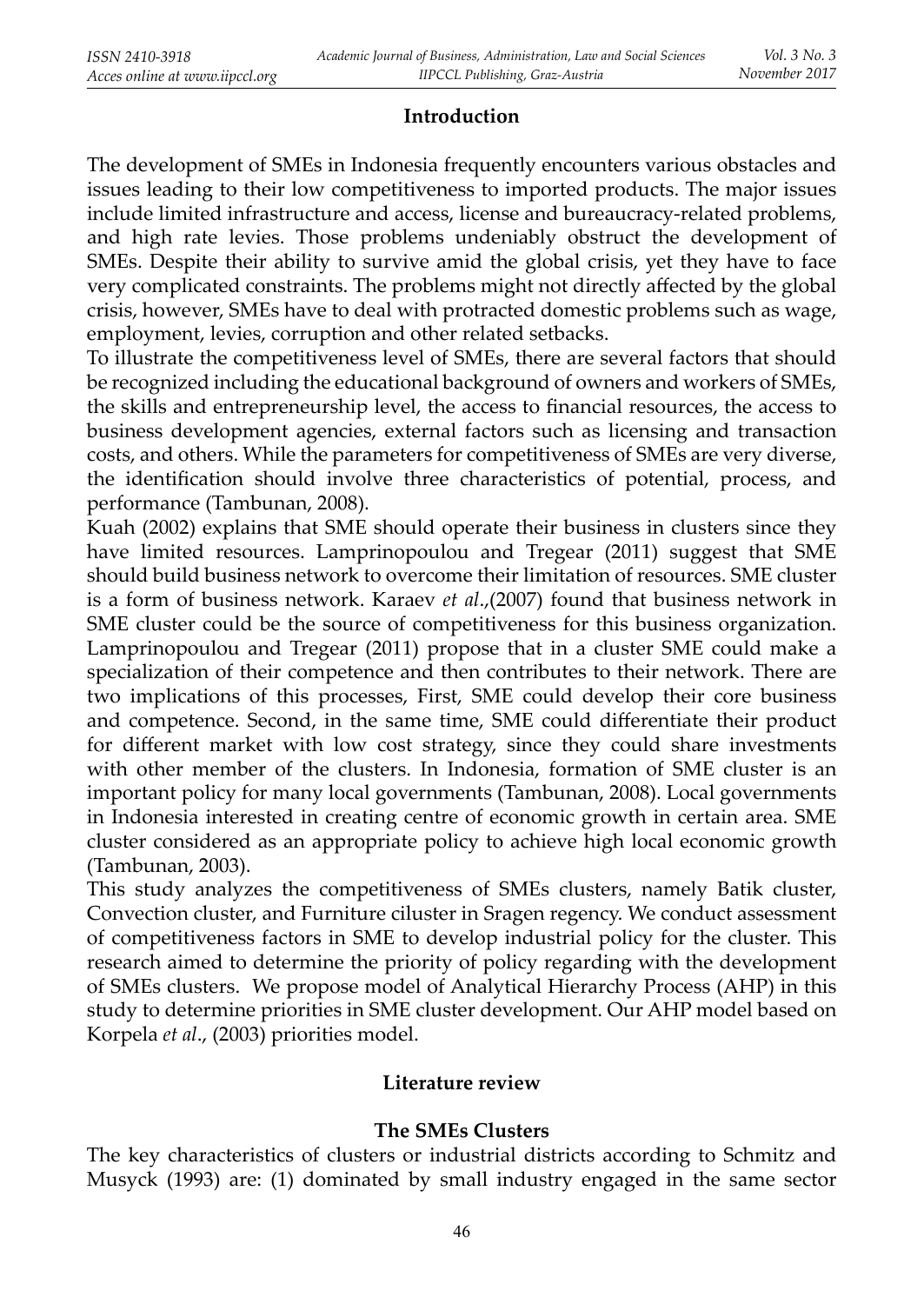(special interest) or related sectors; (2) Collaboration between relevant businesses in terms of equipment, information, skilled labor, and so forth; (3) The firms compete with each other based on the quality of the product instead of reducing the production cost including wages; (4) Employers and workers have a long history in that location. It facilitates mutual trust in the relationship between small businesses, between workers, and skilled labor; (5) Entrepreneurs are well organized and actively participate in independent organizations; (6) Active involvement of local and regional governments in supporting the development of local or regional industrial clusters (Schmidtz and Nadvi, 1999).

Clustering is also defined as the process of business units and related actors to establish their business in the same location within a particular geographical area, which subsequently collaborate in certain functional circumstance, by realizing the linkages and cooperation to augment the ability of collective competitiveness in a business network (Kuah, 2002). Moreover, Porter (1990) also put emphasis on the concept of value chain in order to produce a particular product. The close distance between the business groups can then be interpreted as an assessment of optimal added value due to the agglomeration. The impact of competition in clusters leads to elevated productivity based on innovation, expansion and retrofitting within the cluster itself (Porter, 1998).

## **Community Economic Development Strategy**

Strategy is a set of activities used to formulate, implement, and evaluate managerial decisions in attaining company goals (Ghezzi, 2013; Hunger & Wheelen, 2004). Strategy is closely associated with the concept of planning and decision making, furthermore, the strategy will develop into management strategy. The strategy management process consists of several stages, including environmental observation, strategy formulation, strategy implementation and strategy evaluation (Soltanizadeh *et al*., 2016; Hunger & Wheelen, 2004). The stage of environmental observation is carried out to identify the events, developments and changes in the environment that affect the condition of the organization (Jermias, 2008; Hill & Jones, 2010). The stage of strategy formulation is where decision in the selection of alternative strategies to be used by the organization occurs. The preferred strategy is the result of observation of the organizational environment (Raymond and Bergeron, 2008; Jermias, 2008). The subsequent stage is the implementation of the strategy, which is the strategy that has been formulated or designed.

Strategy implementation is a process where the management realizes the strategy and policies through the development of programs, budgets and procedures (Farell, 2000; Ghezzi, 2013). The final stage is the evaluation and control by comparing the results and the expected results to provide the necessary feedback for the management to evaluate and perform corrective action when required (Hunger and Wheelen, 2004; Hill and Jones, 2010).

## **Superior Products**

Regional Superior Product—*Produk Unggulan Daerah* (*PUD*)— is a product in the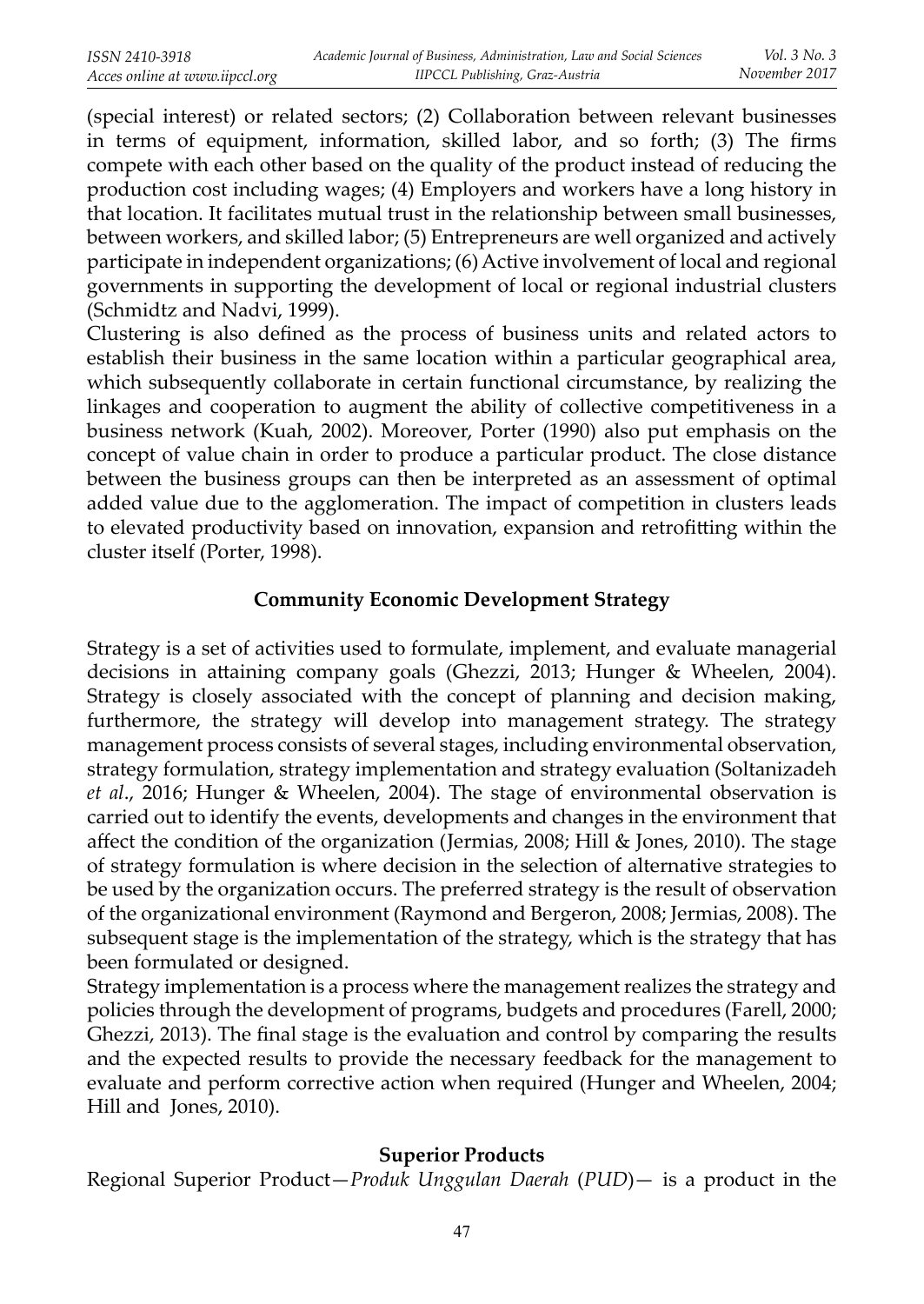form of goods or services produced by cooperatives, micro, small and medium-sized enterprises that have potential for further development by utilizing all resources owned by a respective region both natural resources, human resources and local wisdom, as well as prospective for providing income for the community and the local government that is expected to become an economic power for the region and the local community as a potential product that has the competitiveness, selling power, and driving force and capacity towards the global market (Moitra, 2006).

Determination of Regional Superior Product involves several criteria including: Employment absorption; Contribution to the economy; Regional economic base sector; Renewable; Socio-culture; Market availability; Raw material; Investment; Production facilities and infrastructure; Technology; Business management; and Price. By considering the supremacy and authorities of the provincial and district/ municipal government, most criteria can be used to determine the regional superior product, except for criteria of a to f that must be fulfilled. Criteria of PUD based on *Permendagri* No. 9 of 2014 are:

- 1. Labor absorption, regional superior product is produced by employing skilled labor in respective production area therefore it provides employment and revenue for the local community.
- 2. Contribution to the economy, regional superior product has economic value to provide benefits to consumers, has a linkage both forward and backward, provide multiple economic effects as well as economic benefits for stakeholders and regions that produce this superior product at the same time.
- 3. Regional economic base sector, regional superior product is categorized into the base sector group in GRDP and evidenced to provide the largest contribution in the regional economy.
- 4. Renewable, regional superior product is non-mining product and generated from renewable and environmentally friendly materials. Mining products cannot be included as the superior product even though it generates a substantial economic contribution to the region.
- 5. Socio-cultural elements must be included in the creation, production, and development of regional superior product by utilizing local community talents and institutions that are established and improved based on local wisdom derived from the respective characteristics and cultural heritage as well as socio-cultural conditions.
- 6. Market availability is the ability of regional superior products to be absorbed in local, regional and national markets and the potential to enter the global market.
- 7. The availability of raw material is guaranteed with the acquisition of competitive price, sustainability and environmentally friendly.
- 8. Investment is the availability and sufficiency of funds for running the business including investment and working capital requirements.
- 9. Production facilities and infrastructure are the convenience for entrepreneurs to obtain production facilities and infrastructure in terms of competitive price level and accessibility.
- 10. Relevant, efficient and non-imitable qualities of applied technology.
- 11. Business management is the capacity to manage a business professionally by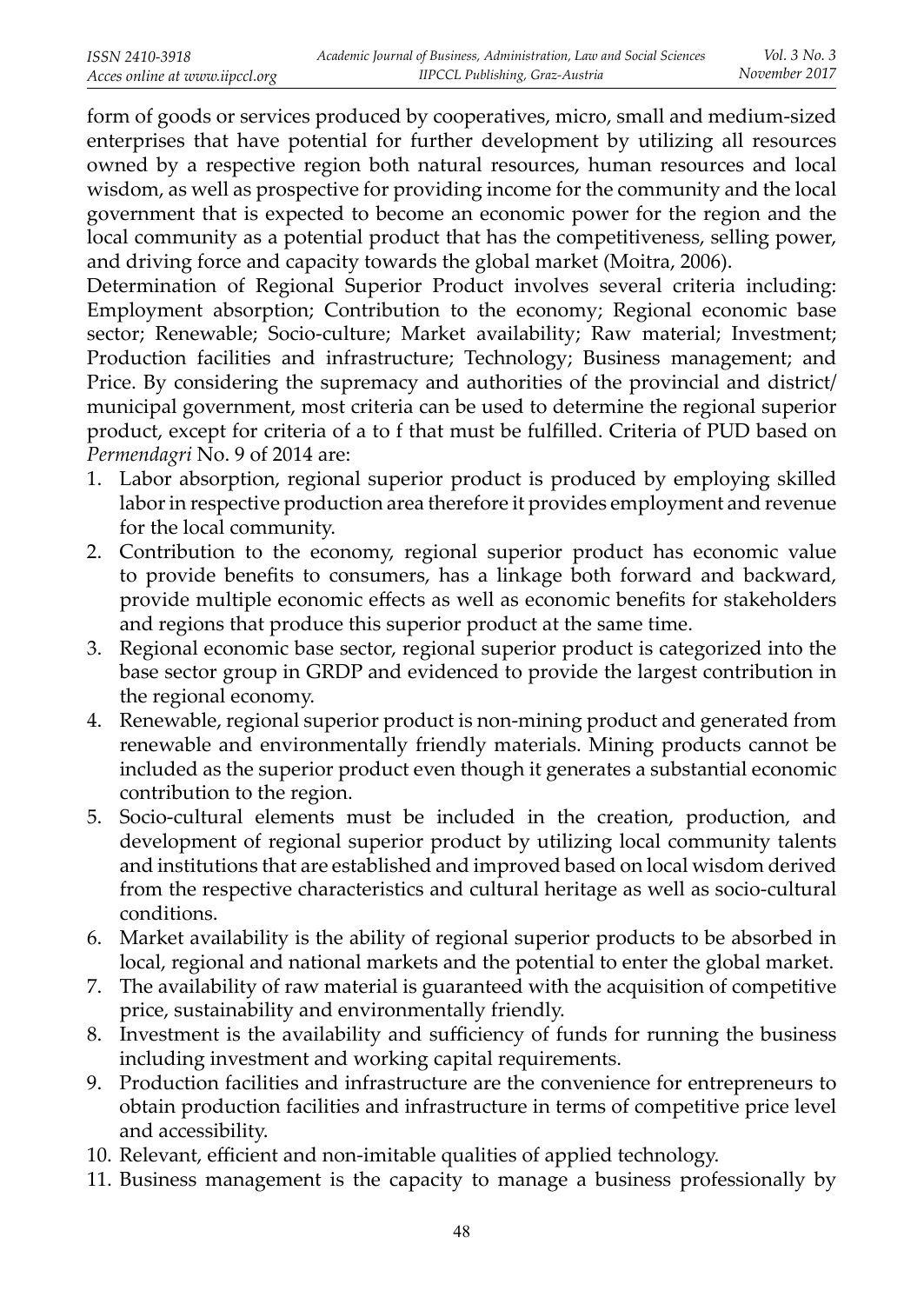utilizing talent and community institutions.

12. Price is the ability to generate added value and to gain profit.

#### **Research methods**

#### **Research Design**

This study is a quantitative study. Quantitative approach applied in this study was survey method. In a survey study, information is collected from respondents by using a questionnaire. Sugiyono (2009) suggested survey method as a study where samples are taken from one population and a questionnaire is used as a primary data collection tool. Survey is recommended to take a snap shot of a phenomenon in business (Cooper and Schindler, 2014).

#### **Population and Sample**

Based on the existing population, stratified sampling and purposive sampling were applied as sampling methods. The first method is preoccupied on the strata (level) within the population. In prior to the analysis, data was classified into certain levels (entrepreneurs who have mastered the initial to the final process and who have network marketing). The second method is sampling based on particular criteria, here, stakeholders who are the actors in three clusters (SMEs) in Sragen regency.

## **Data Collection Methods**

The methods to collect data in the stage of Survey and Analysis of Batik, Convection, and Furniture Clusters Economic Potential in Sragen regency included:

1. Survey. This method was used to collect data through a structured questionnaire.

2. In-depth Interview. This method was conducted to underline the survey results by performing interviews to key respondents.

3. Document Study. It was intended to reaffirm survey findings that are comparable with existing data.

## **Data Analysis Tools**

Analysis tools utilized in the Survey and Analysis of Batik, Convection and Furniture Cluster Economic Potential in Sragen regency were:

1. AHP analysis to develop strategy of SMEs development of batik, convection and furniture cluster in Sragen regency.

2. Topsis analysis to evaluate policy ratified and carried out by Sragen Regency Government to promote the SMEs development of batik, convection and furniture cluster.

## **Analysis and discussion**

## **Priority of Cluster Development Policy**

The AHP analysis was carried out, the result shows the priority of SMEs clusters development policy in Sragen regency covers nine policies in accordance with the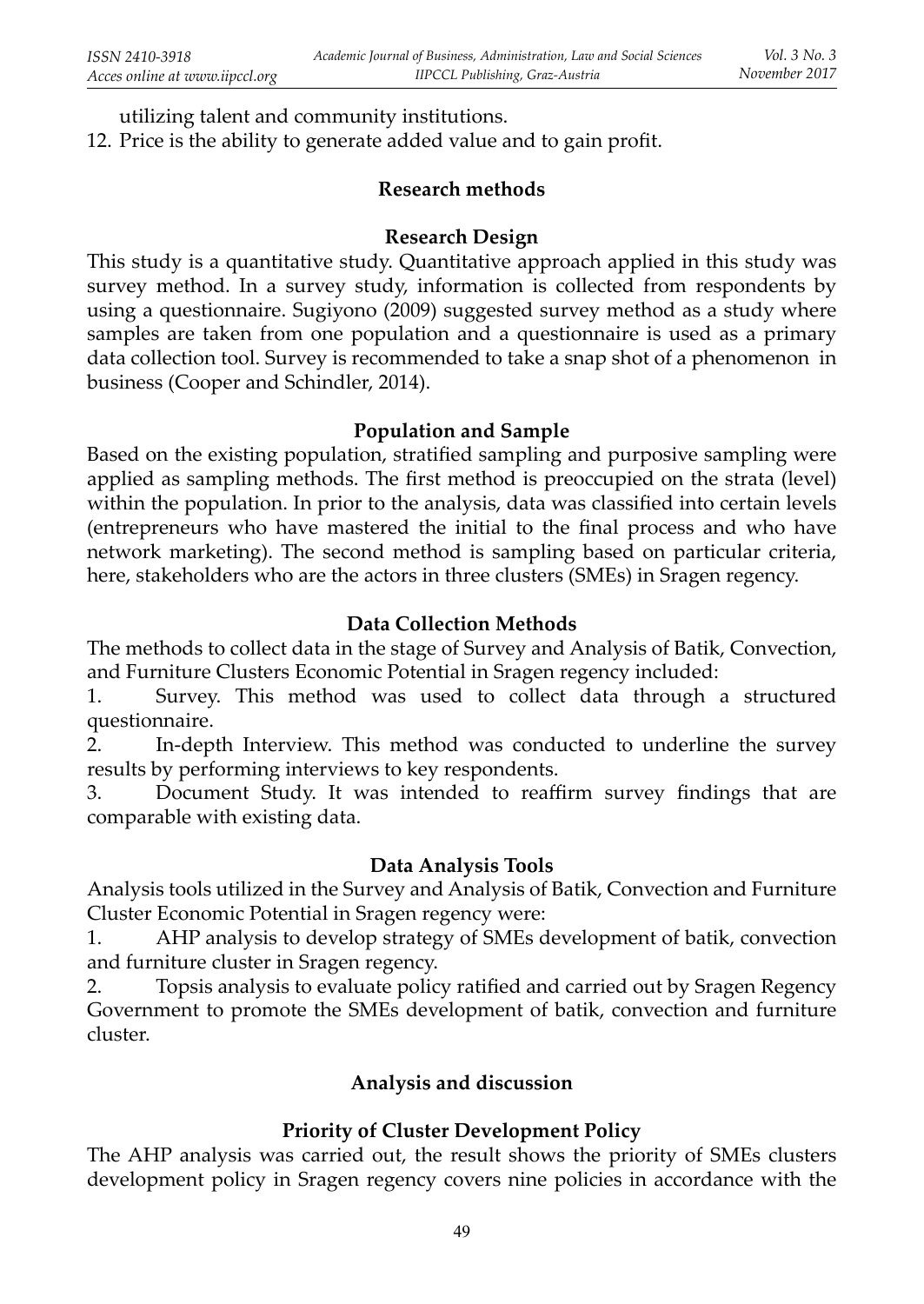priority of their significance. This model originally developed by Korpela *et al.*, (2003) to assess priorities of policy. The priority of policy in pertaining with the development of SMEs clusters, namely furniture cluster, batik cluster and convection cluster, is done by the combination between observation of descriptive data and the results of interview participated by the actors of SMEs clusters and policy maker at Regional Work Units (*SKPD*) level of Sragen regency.

The AHP model of this study was developed based on value chain concept of business processes in an industry. There are nine factors assessed from the policy priority model in the AHP model, including: raw materials, labor, product prices, markets, technology, investment, management, and economic and socio-cultural base. Those factors were then subjected to interviews and questionnaires involving relevant actors and policy makers. Table 4 demonstrates the results of AHP analysis of the value chain factors in SMEs clusters.

| N <sub>0</sub> | <b>Priority Factor</b> | Weight |
|----------------|------------------------|--------|
| 1              | Market                 | 0.224  |
| 2              | Price                  | 0.179  |
| 3              | Management             | 0.142  |
| 4              | <b>Economic Base</b>   | 0.115  |
| 5              | Labor                  | 0.91   |
| 6              | Investment             | 0.78   |
| 7              | Raw material           | 0.68   |
| 8              | Technology             | 0.62   |
| 9              | Socio-culture          | 0.41   |

Source: Data Processing (2017).

The results of AHP analysis from Table 4 demonstrate the weight of each factor that became the guideline to determine the priority of cluster development policy of furniture, batik and convection cluster in Sragen regency. The results of AHP analysis show that the inconsistency level of the factors is 0.09.

| <b>Priority</b><br>No<br><b>Factors</b> |            | Labor         | Raw<br>mate-<br>rial               | <b>Technol-</b><br>ogy | Man-<br>age-<br>ment | Price  | Market | In-<br>vest-<br>ment | Socio-<br>cul-<br>ture | <b>Base</b> |
|-----------------------------------------|------------|---------------|------------------------------------|------------------------|----------------------|--------|--------|----------------------|------------------------|-------------|
|                                         |            |               |                                    |                        |                      | Weight |        |                      |                        |             |
|                                         | Furniture  | 0.634         | 0.413                              | 0.200                  | 0.491                | 0.493  | 0.169  | 0.297                | 0.263                  | 0.157       |
| $\mathbf 2$                             | Convection | 0.174         | 0.260                              | 0.400                  | 0.311                | 0.196  | 0.443  | 0.540                | 0.190                  | 0.594       |
| 3                                       | Batik      | 0.192         | 0.327                              | 0.400                  | 0.196                | 0.311  | 0.387  | 0.163                | 0.547                  | 0.249       |
| $\sim$                                  | ___        | $\sim$ $\sim$ | $\sim$ $\sim$ $\sim$ $\sim$ $\sim$ |                        |                      |        |        |                      |                        |             |

## **Table 5. Priority Factors of SMEs Clusters**

Source: Data Processing (2017).

## **Priority of Policy for Each SMEs Cluster 1. Furniture Cluster**

Based on the results of AHP analysis, furniture cluster is excellent in terms of labor,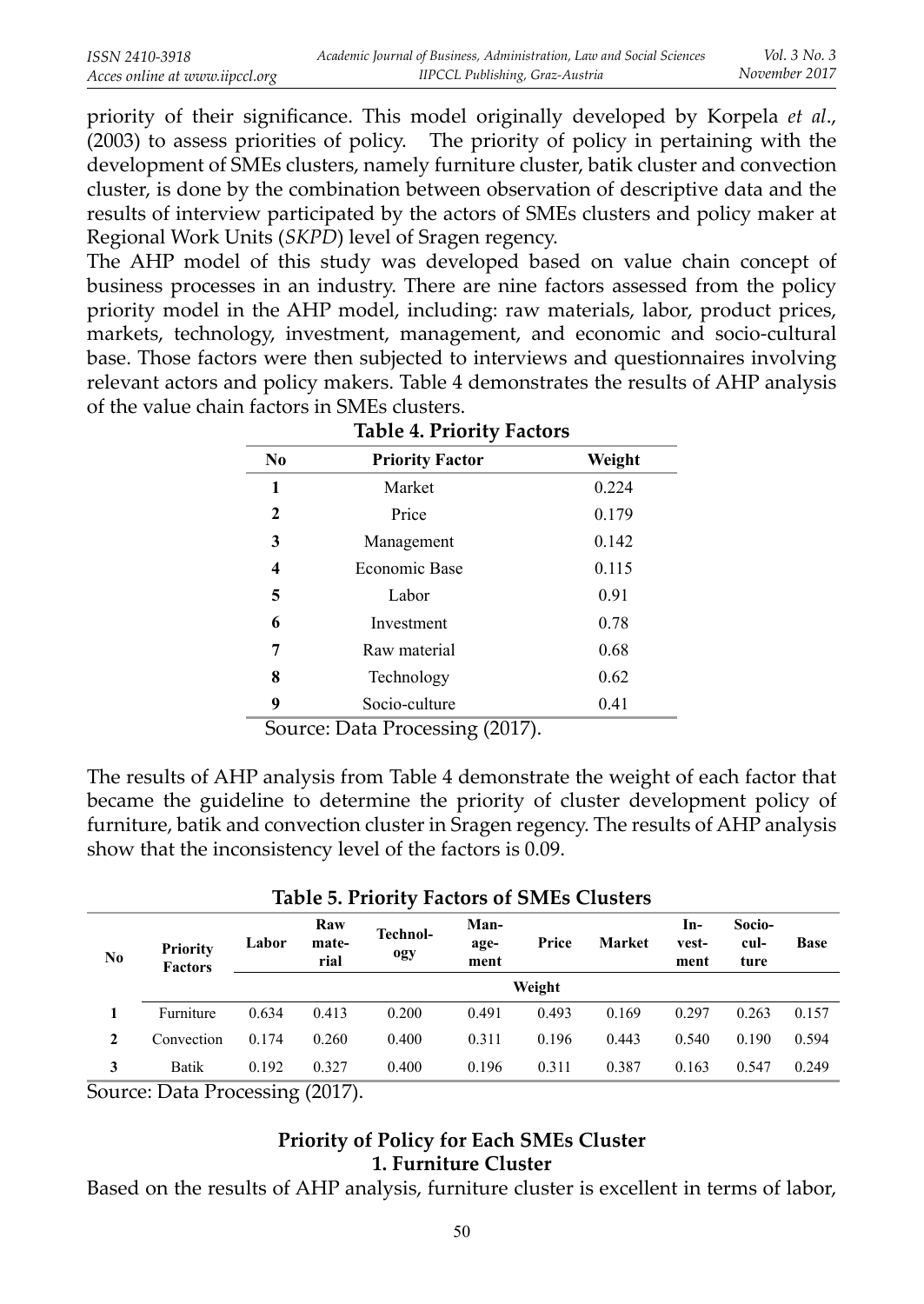raw materials, management and price (Table 4.16). The number of labors in the furniture cluster of Sragen regency is mostly 1 to 5 workers or approximately 72% of the entire business actors in the furniture cluster. Despite the number is relatively small, each worker has distinctive skills and expertise based on tacit knowledge (work and business experience). It is certainly an advantage, although the absence of certified education and training became the drawback to build quality standards of products in furniture cluster.

| No. | <b>Priority factor</b>                                | Weight |
|-----|-------------------------------------------------------|--------|
| 1.  | Labor                                                 | 0.634  |
| 2.  | Raw material                                          | 0.413  |
| 3.  | Management                                            | 0.493  |
| 4.  | Price                                                 | 0.493  |
|     | $\mathcal{L}_{\text{OIII201}}$ Dete processing (2017) |        |

|  | Table 6. Priority of Policy on Furniture Cluster in Sragen Regency |  |  |
|--|--------------------------------------------------------------------|--|--|
|  |                                                                    |  |  |

 Source: Data processing (2017). The model of business management based on modern management in furniture cluster has been carried out at a moderate level because the involved actors have initiated interaction with exporters who require certain quality standardization to be fulfilled. The actors in furniture cluster have been able to access financial support from banks since the cluster has performed appropriate financial management.

The establishment of product prices is affected by the price of raw materials. Meanwhile, the determination of raw materials requires the understanding of the certification of raw materials and procedures. The price of products yielded by SMEs clusters that become suppliers for exporters can compete because of the weakening of Rupiah against US Dollar. However, this condition is temporary hence it is urgent to construct price competitiveness based on production cost efficiency.

## **2. Convection Cluster**

Based on AHP analysis by sub-modeling the value chain of convection cluster, the priorities of policy as the excellence of convection cluster consist of technology, market, investment and economic base. Technology becomes the center of excellence due to the implementation of modern machines and product designs that continue to develop in line with the market demands.

Investment is not a constraint since this cluster is a large scale industry with better access to financial institutions. Convection clusters have been able to meet the requirements of filing funds on the banks. In addition, the role of partner companies in providing loan in the form of raw material can be an alternative for this cluster.

| No. | <b>Priority factor</b> | Weight |
|-----|------------------------|--------|
| 1.  | Technology             | 0.443  |
| 2.  | Market                 | 0.443  |
| 3.  | Investment             | 0.540  |
| 4.  | Economy base           | 0.594  |

|  |  | Table 7. Priority of Policy on Convection Cluster in Sragen Regency |  |  |
|--|--|---------------------------------------------------------------------|--|--|
|  |  |                                                                     |  |  |

Source: Data processing (2017).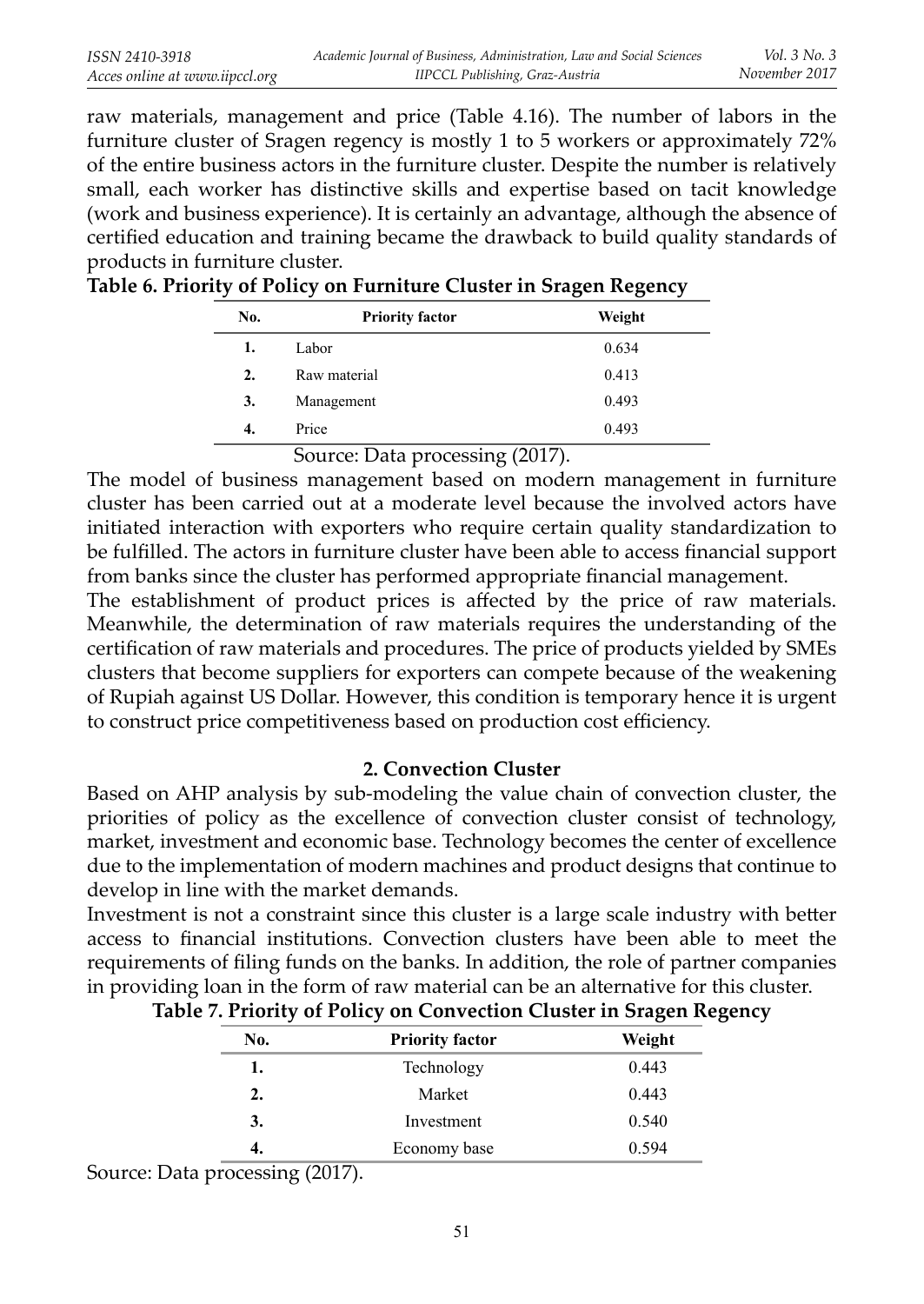## **3. Batik Cluster**

The major advantage of batik cluster is derived from the socio-cultural aspect that serves as a source of marketing communication. Proper branding based on sociocultural approach can be an added value for the development of this cluster.

|  | Table 8. The Priority of Policy on Batik Cluster |
|--|--------------------------------------------------|
|  |                                                  |

|                                                 | <b>Priority factor</b> | Weight |
|-------------------------------------------------|------------------------|--------|
|                                                 | Socio-culture          |        |
| .<br><b>Contract Contract Contract Contract</b> |                        |        |

Source: Data processing (2017).

## **Prioritized Clusters in Regional Economic Development**

Based on data analysis, there are several combinations between nine criteria and three priority alternatives of SMEs cluster development in Sragen regency. *First*, the value of criteria for the development of furniture clusters, namely skilled labor (0.634), availability and condition of the raw materials (0.413), technology implementation (0.200), appropriate management (0.491), price (4.493), market (0.169), investment (0.297), socio-cultural aspect or exclusivity (0.263) and basic sector or economic contribution (0.157).

*Second*, the value of the criteria for the convection cluster development, namely skilled labor (0.174), availability and conditions of raw materials (0.260), technology implementation (0.400), appropriate management (0.311), price (0.196), market (0.443) investment availability (0.540), socio-cultural aspect or exclusivity (0.190) and basic sector or economic contribution (0,594). *Third*, the value of the criteria for the batik cluster development includes skilled labor (0.192), availability and condition of raw materials (0.327), technology implementation (0.400), appropriate management (0.196), price (0.387), market (0.387), investment availability (0.163), socio-cultural aspect or exclusivity (0.547) and basic sector or economic contribution (0.249).

|                    | <b>MAX</b> | <b>MAX</b>           | <b>MAX</b>         | <b>MAX</b>         | <b>MAX</b>  | <b>MAX</b>        | <b>MAX</b>         | <b>MAX</b>              | <b>MAX</b>                       |
|--------------------|------------|----------------------|--------------------|--------------------|-------------|-------------------|--------------------|-------------------------|----------------------------------|
|                    | Labor      | Raw<br>mate-<br>rial | 3. Tech-<br>nology | 4. Manage-<br>ment | 5.<br>Price | 6.<br>Mar-<br>ket | 7. Invest-<br>ment | 8.<br>Socio-<br>culture | 9.<br><b>Base</b><br>sec-<br>tor |
| 1. Furni-<br>ture  | 0.634      | 0.413                | 0.200              | 0.491              | 0.493       | 0.169             | 0.297              | 0.263                   | 0.157                            |
| 2. Convec-<br>tion | 0.174      | 0.260                | 0.400              | 0.311              | 0.196       | 0.443             | 0.540              | 0.190                   | 0.594                            |
| 3. Batik           | 0.192      | 0.327                | 0.400              | 0.196              | 0.387       | 0.387             | 0.163              | 0.547                   | 0.249                            |

**Table 9. Criteria and Alternative for SMEs Development in Sragen Regency**

Source: Data processing (2017).

Based on the results of Topsis analysis on nine criteria of SMEs development and three alternative clusters (furniture, convection and batik), it can be explicated that convection obtains the highest value. In other words, in Sragen regency, the convection business occupies the best ranking based on the nine criteria, namely raw materials, labor, product price, market, technology, investment, management, economic and socio-cultural base. Furthermore, furniture cluster and batik cluster obtain the second and the third rank, respectively.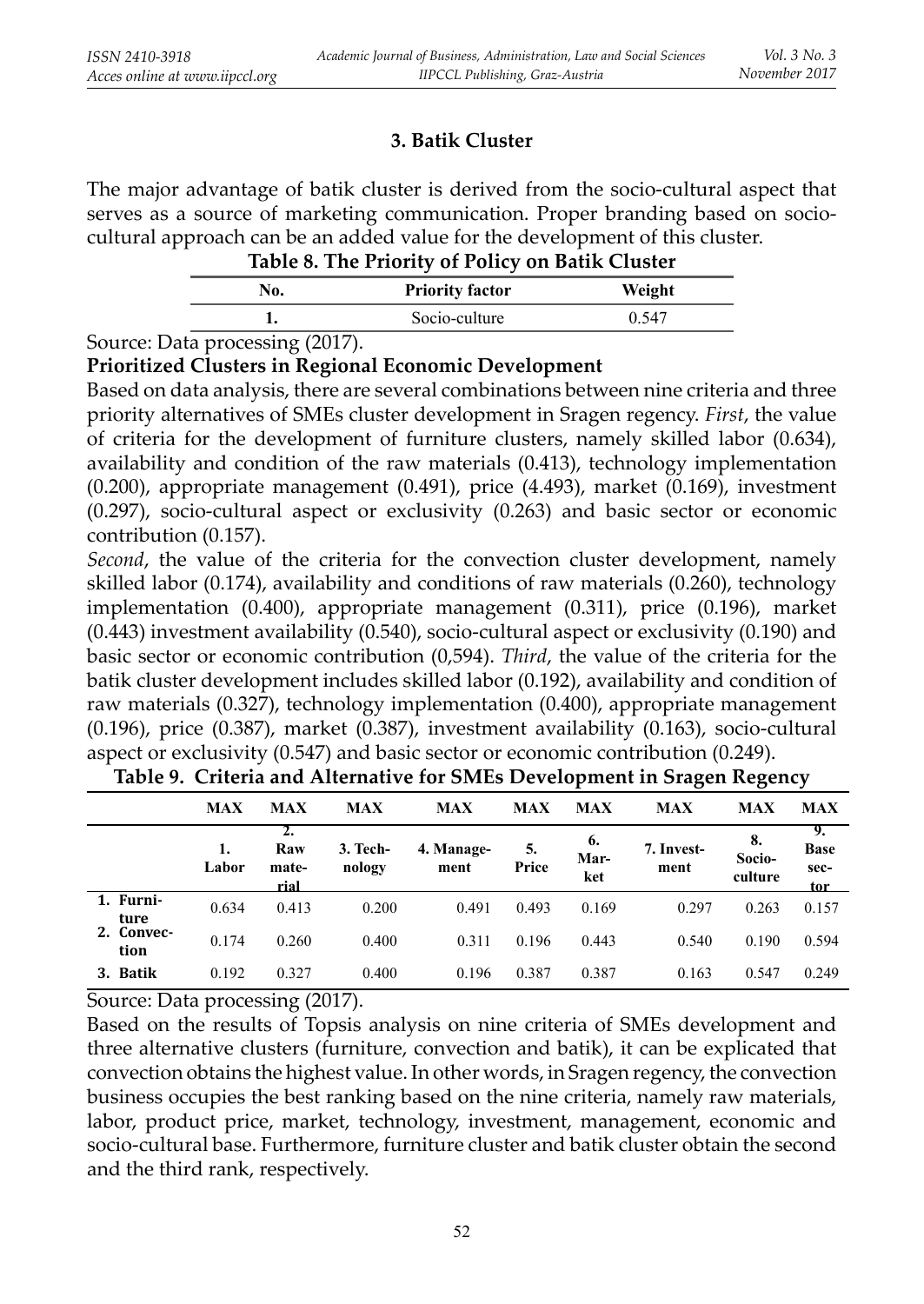| Table 10. SMEs Clusters Ranking based on their Condition |  |
|----------------------------------------------------------|--|
|----------------------------------------------------------|--|

| Ranking | <b>Alternative</b> | R.U.V   |
|---------|--------------------|---------|
|         | Convection         | 0.50070 |
|         | Furniture          | 0.49065 |
| 3       | Batik              | 0.41577 |

Source: Data processing (2017).

The convection cluster in Sragen regency is currently ranked as the best among the clusters analyzed in this study, followed by furniture and batik cluster. Based on the ranking, the cluster development can be commenced from the cluster with the lowest condition, namely batik cluster, that must get priority to be developed, followed by furniture and convection cluster.

Recently, the excellence of batik cluster is merely gained from the socio-cultural aspect. Batik is a typical product of Sragen regency hence this aspect can be a potential source of marketing communication for the development of this cluster.



## Source: Data processing (2017).

**Figure 1. SMEs Cluster Ranking based on Condition in Sragen Regency**

## **Conclusions and Recommendations**

- 1. Evaluation of policy in pertaining with the development of batik cluster, convection cluster, and furniture cluster in Sragen regency is the policy in market development, pricing policy, implementation of management, emphasis on economic impacts, enrichment of skilled labor, access of investment, availability and price stability of raw material, and product branding based on socio-cultural aspects.
- 2. Priorities of policy on batik, furniture, and convection cluster development in Sragen regency are as follows:
- a) Furniture cluster has several policy priorities that must be developed, including labor, raw materials, management and price.
- b) Convection cluster has several policy priorities that must be improved, including technology, market, investment and economic base.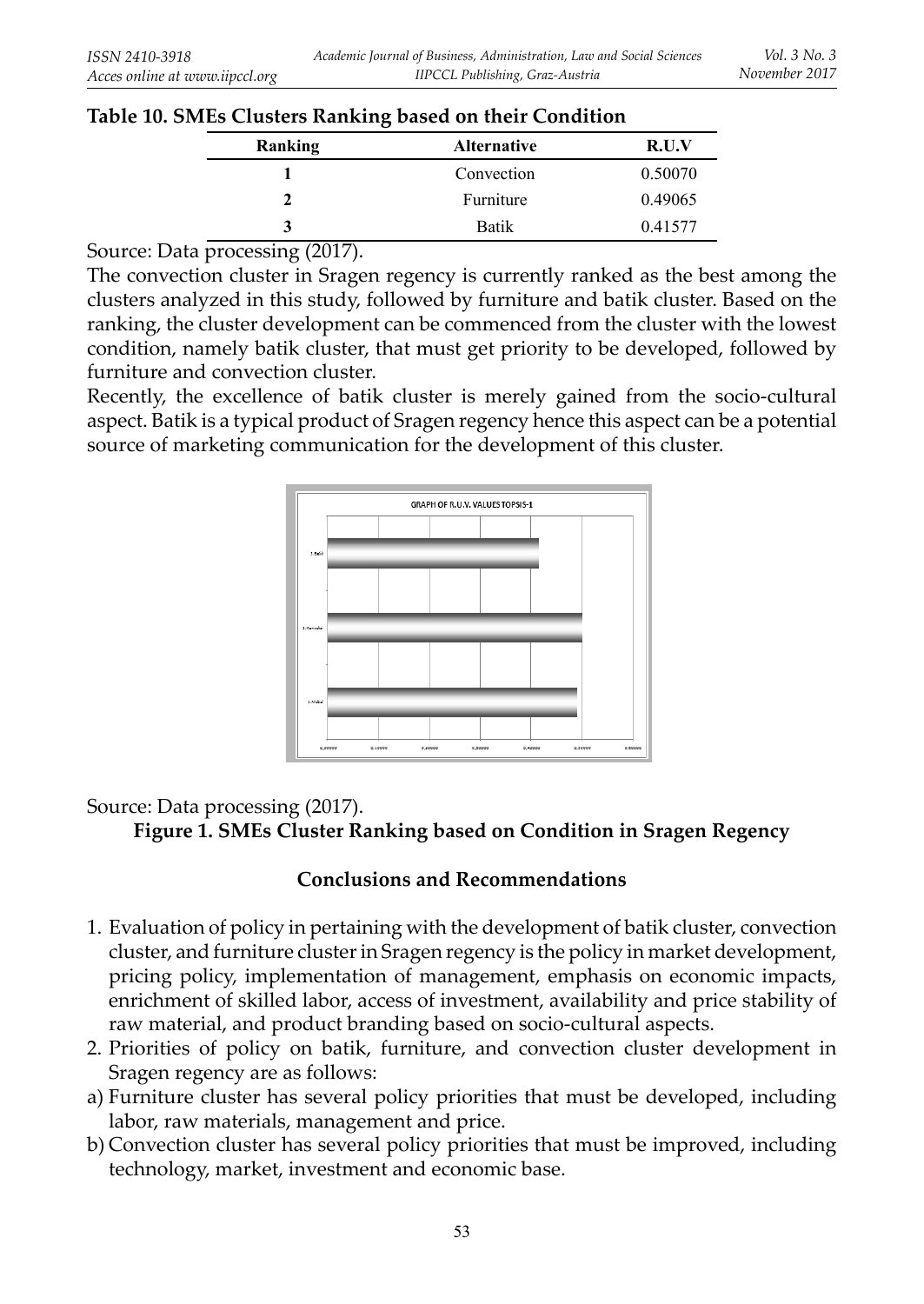c) Batik cluster has policy priority that must be developed, i.e. socio-cultural aspect.

## **Recommendations**

Policy makers in Sragen should implement several policies in order to promote SMEs cluster in Sragen regency, including:

- 1. Market development by initiating marketing network through exhibitions and utilizing as well as building outlets for SMEs products. Collaboration with provincial and central government to facilitate exhibition and to initiate export opportunities.
- 2. Organization of training on business planning, financial management, quality standards formulation, market analysis and competitive analysis for SMEs entrepreneurs.
- 3. Preparation of regulations for investment access and stimulus for SMEs clusters that have the capacity to provide employment and for export.
- 4. Collaboration with financial institutions to provide assistance in the preparation of financial reports, risk analysis and business prospectus as a credit requirement for SMEs without any collateral.
- 5. Organization of periodic cultural events associated with branding of SMEs cluster products.

## **References**

Administrasi Kabupaten Sragen. (2015). Available at: http://www.sragenkab.go.id/ home. php?menu=20 [Accessed: September 2015].

Cooper, Donald P dan P. S. Schindler, (2014). *Business Research Methods*. 12 th Edition Boston. McGraw Hill.

Farrel, Mark. (2000). Developing A Market Oriented learning Organization. *Australian Journal of Management*. Vol. 25, p. 201-217.

Ghezzi A., (2013). "Revisiting Business Strategy Under Discontinuity", *Management Decision*, Vol. 51 Issue: 7, pp.1326-1358.

Hill, Charles W.L. and Jones, Gareth R. (2010). *Strategic management theory: An integrated approach*. South-Western Cengage Learning, Masonmm.

Hunger, J. David and Thomas L. Wheelen. (2004). *Strategic Management and Business Policy*, 9th Edition, Pearson Prentice Hall.

Jermias, J. (2008). The Relative Influence Of Competitive Intensity And Business Strategy On The Relationship Between financial Leverage And Performance, *The British Accounting Review* 40, pp 71–86

Karaev A., Koh S.C.L,. Szamosi L.T, (2007),"The Cluster Aroach And SME Competitiveness: A Review", *Journal Of Manufacturing Technology Management*, Vol. 18 Iss: 7 . 818 – 835.

*Keadaan Tenagakerjaan Daerah Jawa Tengah*. (2014). *Berita Resmi Statistik Provinsi Jawa Tengah* No.31/05/33/Th.VIII, 05 May 2014.

Korpela, Jukka, Antti Lehmusvaara, Kalevi Kyläheiko and Markku Tuominen. (2003). *Adjusting Safety Stock Requirements with an AHP-based Risk Analysis,* Proceedings of the 36th Hawaii International Conference on System Sciences (HICSS'03).

Kuah A.T.H (2002), "Cluster Theory and Practice: Advantages for the Small Business Locating in a Vibrant Cluster", *Journal of Research in Marketing and Entrepreneurship*: Volume Four, Issue